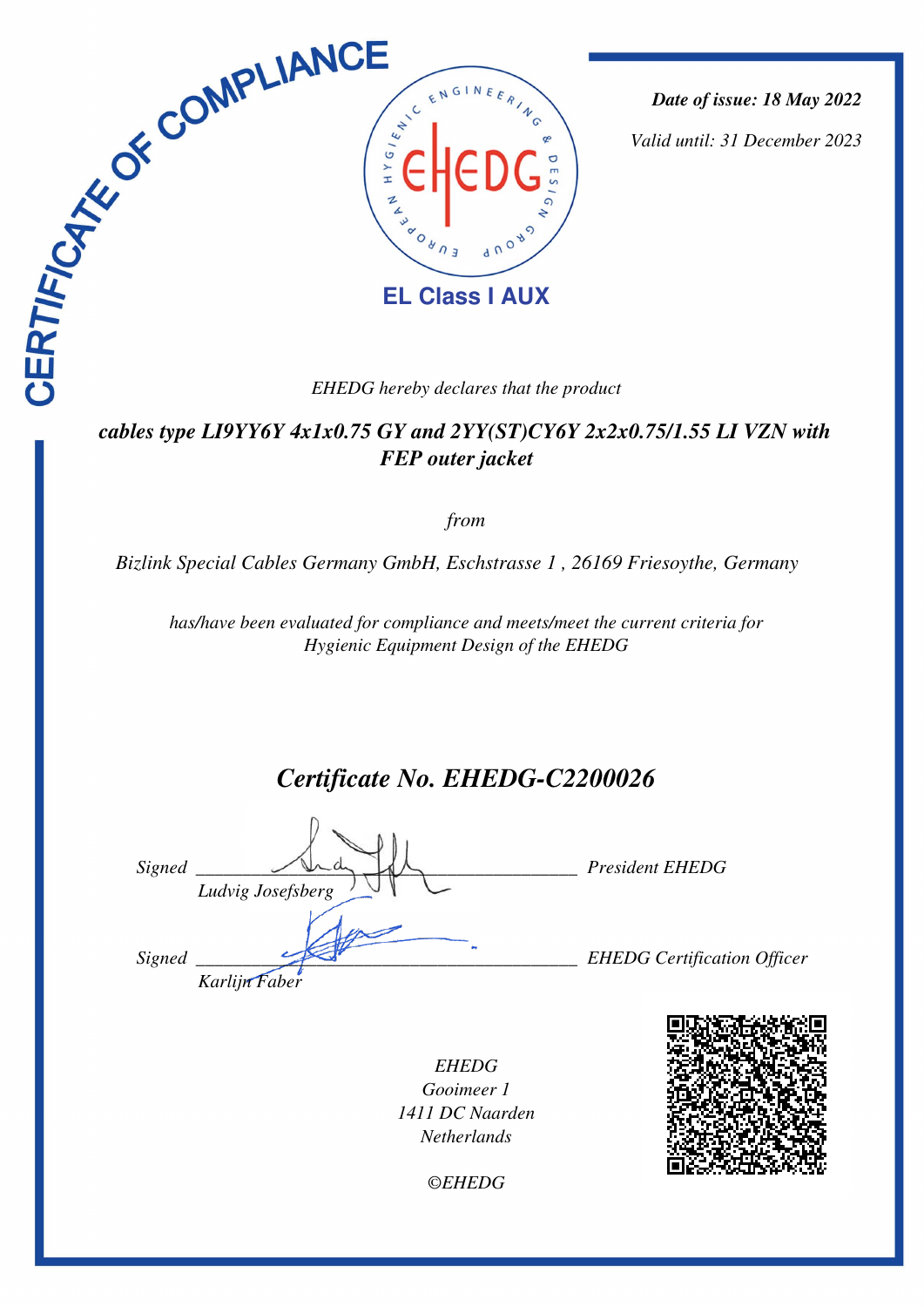## **Appendix 3**

## **EHEDG Certification – Equipment Evaluation Form**

Design Evaluation Date: 04.06.2021 EHEDG File Number: EHEDG-R2200026 Certification Type: EL CLASS I AUX

Applicant: Bizlink Special Cables Germany GmbH

Equipment: cables type LI9YY6Y 4x1x0.75 GY and 2YY(ST)CY6Y 2x2x0.75/1.55 LI VZN with FEP outer jacket

Other essential identification:

**Evaluated by:** 

Name: Dr. Jürgen Hofmann

#### **Approved by:**

Name: Andy Timperley, on behalf of the Working Group Certification Title: AEO and Chairman of the WG Certification

Date, Signature:  $06.05.2022$ ,  $\sqrt{3}/\sqrt{2}/\sqrt{2}/\sqrt{2}$ 

|     | Results of inspection for compliance with the EHEDG Hygienic Design Criteria.<br>Conclusion:                      |                        |   |
|-----|-------------------------------------------------------------------------------------------------------------------|------------------------|---|
|     | The equipment complies with the criteria.<br>The use of the EHEDG Certification logo is justified:                | YFS<br>MAYBE $\square$ | ⊠ |
| I2. | Evidence for compliance provided and convincing for Certification.<br>Conclusion:                                 |                        |   |
|     | The equipment complies with the criteria where possible.<br>The use of the EHEDG Certification logo is justified: | YES                    |   |

Signature:

J. Hofmann

Date: 06.05.2022

*The original of this form will be kept by EHEDG together with the application, the inspection report, the evidence provided and any other relevant documentation, as listed on the back.*